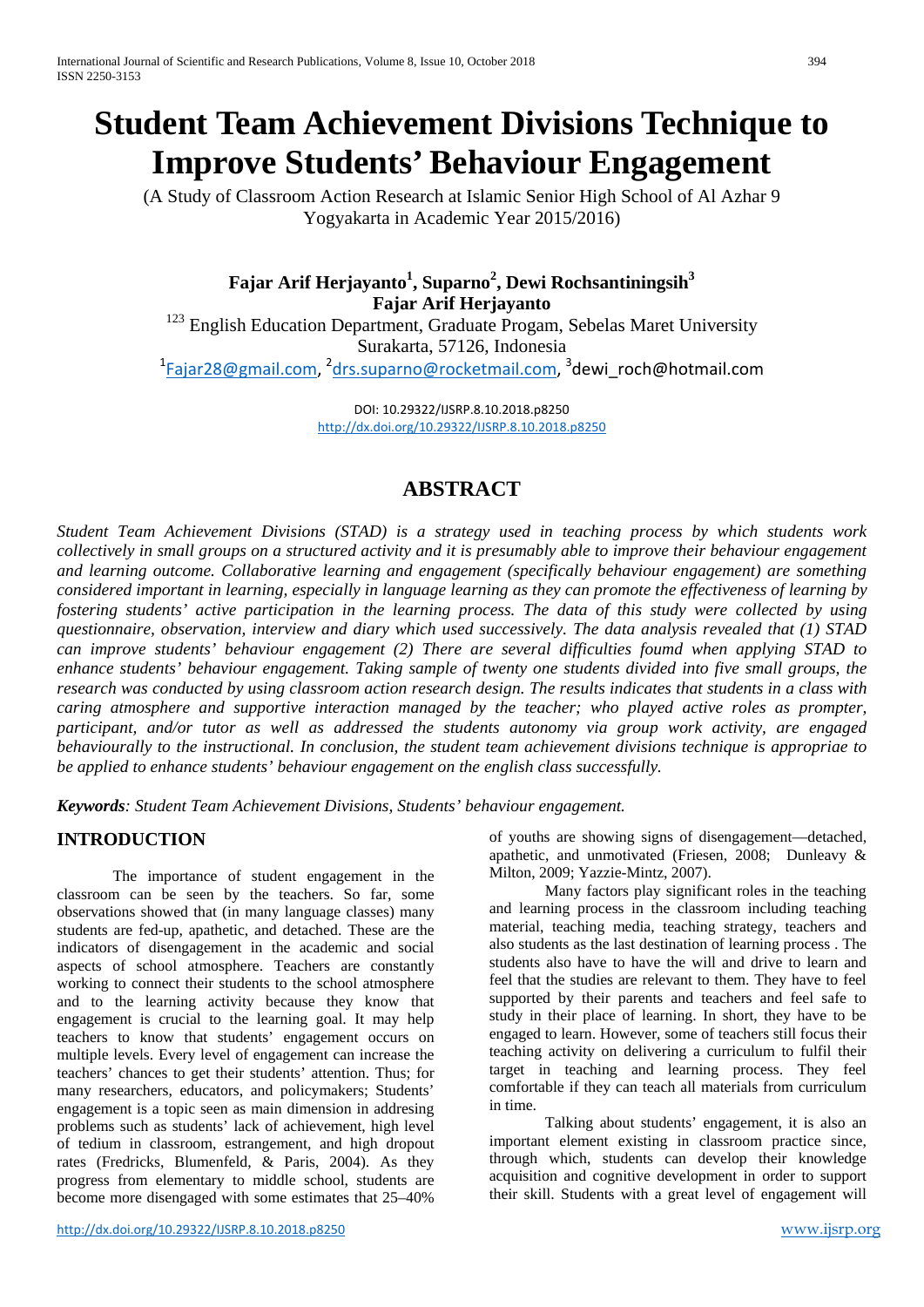acquire meaningful and long-life learning (Barkley et.al, 2014). Kuh et.al (2008) also stated that engagement is the extent to which students are engaged in learning activities . thus, it can be said that engagement is correlated to expected leaning outcomes such as studnets' high grades, satisfaction, and perseverance. Moreover, student engagement is commonly considered as the core system that enables motivational processes contributing to learning and development (Skinner & Furrer, 2009, pp. 493-525).

Students' engagement is a dimension in academic achievement rooted in late  $20<sup>th</sup>$  century research suggesting students who are fully engaged to the educational activities can get better achievement than those who are not. The concept of engagement—as linked to the leanirng process designed by teachers and expected from students—is deeply-rooted in the belief that learning process designed from the interest or that is relevant to the student leads to the greater achievement (Schlechty, 2004). From the brief explanation above, we can notice that students' engagement plays a significance role in the learning process. The higher the students' engagement is the easier the students and teacher to conduct the successful teaching and learning activity. Some studies estimated that by high school as many as 40 –60 percents of youth are disengaged (Marks 2000). As we notice that students' engagement is an important thing to increase student achievement, that is why, it is recommended to increase students' engagement in the classroom.

Engagement is not merely participation as it requires feelings, tacting, and activity (Harper and Quaye, 2009). Furthermore, (Taylor & Parson, 2011, pp.8) states that respectful relationship and interaction are also instrumental elements should be exist to positively engage the students in learning activities Those elemets influece each other—acting without feeling engaged is vacuous; feeling engaged without acting is disintegration. In other versions, behavioral engagement involve observable levels of actions, involvement, perseverance and Studnets' academic participation, according to rules and on/off-task behaviour (Finn & Voelkl, 1993). Klem and Connell (2004) measure student engagement sampling from two point of view— teachers and students. Teacher measurement is emphasized on student behaviour and performance; and seek engagement as a potent predictor of academic success. Duffy et al. (2005) find that active participations (in learning process) raise the level of engagement. The level itself can be measured through several indicator; interaction, effort, and perseverance.

Focuses should be given more on students' behavioral engagement. As stated in Regional Educational Laboratory/REL (2011), students' behavioral engagement is indicated by three main behaviors; (1) students' attendance to the classroom, (2) Students' participation during the teaching and learning activity, and (3) students' positive behavior towards teachers' performance in the classroom. If the teacher can make those three behaviors present to the classroom, he has successfully made the students engaged to the classroom activity behaviorally. Student engagement dimensions have been proven positively correlated to achievement and likelihood of not dropping out of school (Fredricks, Blumenfeld, and Paris 2004).

One of the way to realize such intention described is by implementing collaborative learning in the classroom register. Sansivero (2016) said that through such way, students can have many beneficial elements such as *"increased openness, conscientiousness, agreeableness, trust and stability in learning"*.

Responding to the the issues above, in the context of this study, Student Team Achievement Divisions (STAD)—a form of was implemented at Class XI MIA 2 Islamic Senior High School of Al Azhar 9 Yogyakarta to overcome some problems happened in the classroom. This method is generally used in a large class which will be divided into teams, and fosters individual, small group, and class accountability. In STAD, the teams/ small goup formed usually consist of five/seven students, actively engaged and motivated by learning material, in which they communicate and learn from each other. As what said by Bales (1950) in Kuo & Yu (2011) that when students work in group, their maturity and performance will be more likely developed, especially when they make decisions. In addition, by which, "students voices" which, all this time, has long been lost in the dominance of teacher can be elevated (Bennet, Maton & Kervin, 2008).

In accordance to the reason and its benefit of STAD as teaching strategy, it leads the researcher to conduct a research entitled "Student Team Achievement Divisions Technique to Improve Students' Behaviour Engagement" (A Study of Classroom Action Research at Islamic Senior High School of Al Azhar 9 Yogyakarta in Academic Year 2015/2016). The reasons why the students have such kinds of problems are that: (1) they feel tired because they study start from 06.30 until 16.00 everyday which really makes them out of energy; (2) They do not feel enthusiastic because they are taught in the same atmosphere every day; (3) And the teacher is not creative enough to give new technique in teaching and learning process.

STAD Technique may offer the best solution to increased students' behavioral engagement. According to (Slavin, 1994), in Student Team Achievement Divisions (STAD) Technique, students are assigned to learning teams that are mixed in based on several considerations; performance level, gender, and ethnicity. In the first stage, teachers will present the learning material, and then students cooperateively work in their groups. In the final stage, all students take individual quizzes regarding the material, in this time they are not allowed to help each other.

Based on th elucidation before, there are some specifications to concern with in this study: (1) to find out whether and to what extent STAD can improve students' behavior engagement in English Language Classroom. (2) to investigate the difficulties in implementing this strategy to enhance students' behaviour engagement. With STAD, the researcher believes that the students' behaviour engagement to the classroom can be improved. With applying STAD, the teacher will not only serve a new technique in teaching but also serve a different atmosphere to the classroom so that the students' will have curiosity and enthusiastic to follow the classroom activity. With this assumption, the researcher believes that STAD can be a good problem solving for the students' engagement to the classroom activity.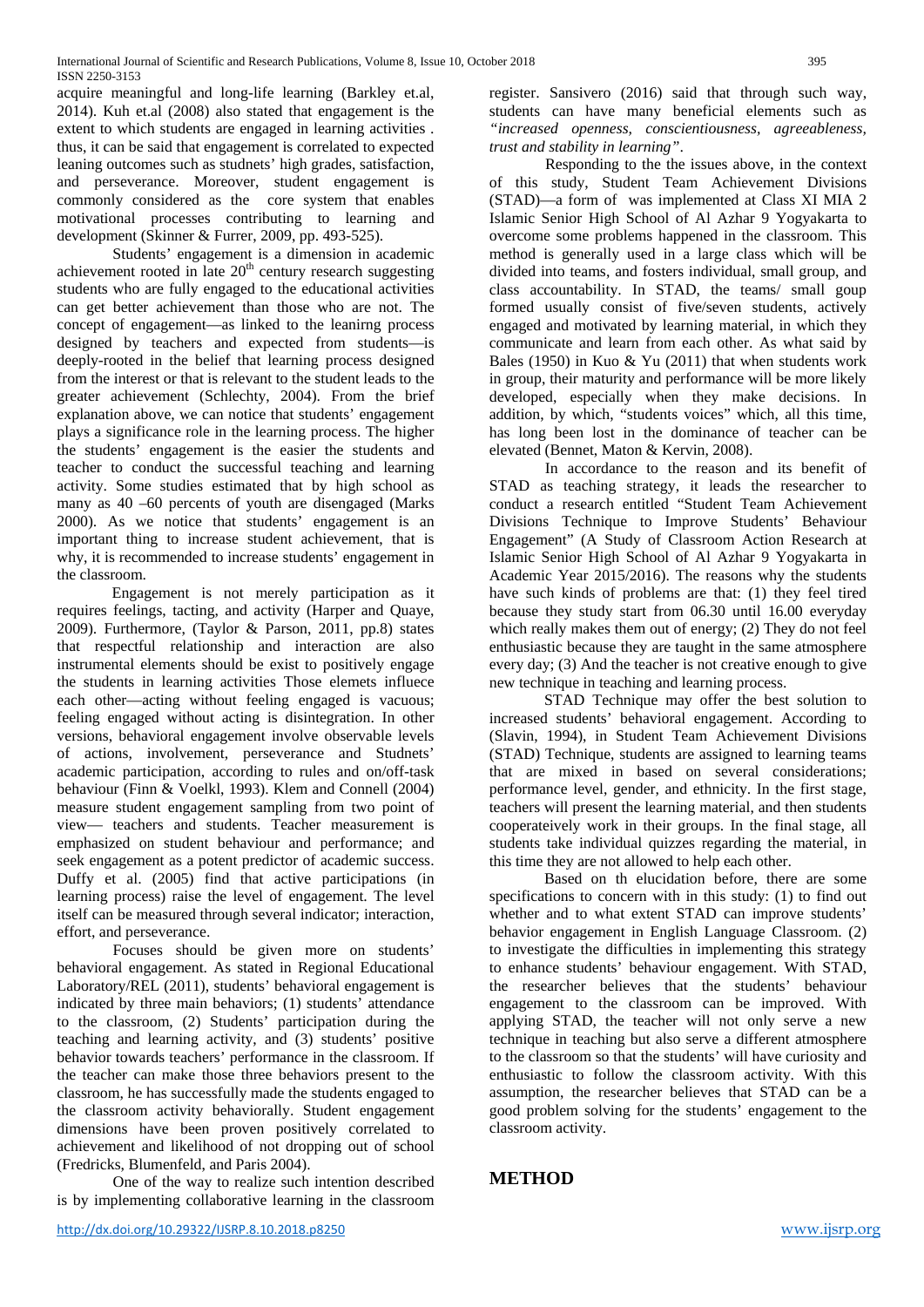Related to this study, we used Classroom Action Research since it deals with fact finding in practical problem solving in a social circumstance with an intention to improve the quality of action within it, involving the cooperation and collaboration of researchers (Burns, 1999: 30). The place of the research is Islamic Senior High School of Al Azhar 9 Yogyakarta. It is located on Jalan Ringroad Utara No.171, Sinduadi, Mlati, Kabupaten Sleman, Daerah Istimewa Yogyakarta. There were 3 classes in the tenth grade, 3 classes in the eleventh grade, and 3 classes in the twelfth grade.

The subject of this research was the students of tenth year of Science 2 Senior High School at Yogyakarta. There were 3 classes of the tenth year, but the chosen class was X MIA 2 that consists of 21 students. The researcher chose them as the representation of students who have problems with behaviour engagement on learning English subject. This class consisted of different level of competency in mastery of English language. For doing this research in this class, I planned to see the improvement of students' behaviour on learning English subject. The second subject of this research was the researcher. The researcher was a practitioner who implements the action. In this research, the researcher helped by the collaborator who was the English teacher in that class. the role of the collaborator in this research were participating in designing the plans, observing and making notes what happened in the classroom when the treatments were implemented to the students or while the treatment was applied, and giving suggestions for the better treatment.

The researcher did the research in a series of steps of a classroom action research namely: planning, acting, observing, and reflecting. In doing the steps, we took considerations and ideas from both the collaborator and students during all the activities. Before explaining the schedule of research procedure, the researcher planned the schedule of the whole research activity in Table 1.

|  | Table 1. Schedule of Research Procedure |  |  |
|--|-----------------------------------------|--|--|
|--|-----------------------------------------|--|--|

| <b>Activities</b>      | Day/Date                                    | <b>Place</b>  |
|------------------------|---------------------------------------------|---------------|
| A. Pre-Research        | Thursday, $\overline{17}^{\text{th}}$<br>of | Head master's |
| 1. Asking for          | December 2015                               | office        |
| permission to the      |                                             |               |
| head master of         |                                             |               |
| Islamic Senior High    |                                             |               |
| School of Al Azhar 9   |                                             |               |
| Yogyakarta             |                                             |               |
| 2. Interviewing the    | Friday, 8 <sup>th</sup> of                  | Teacher's     |
| English teacher        | January 2016                                | room          |
| (collaborator).        |                                             |               |
| 3. Observation 1       | $11^{th}$<br>of<br>Monday,                  | Classroom     |
|                        | January 2016                                |               |
| 4. Observation 2       | 18 <sup>th</sup><br>of<br>Monday,           | Classroom     |
|                        | January 2016                                |               |
| 5. Distribution        | Wednesday, 20 <sup>th</sup> of              | Classroom     |
| questionnaire          | January 2016                                |               |
| 1. Interviewing<br>the | Wednesday, 20 <sup>th</sup> of              | Classroom     |
| students               | January 2016                                |               |
| B. Implementation      |                                             |               |
| Cycle 1                | $25^{\text{th}}$<br>Monday,<br>of           |               |
| 1. Meeting 1           | January 2016                                |               |
| 2. Meeting 2           | $1^{\rm st}$<br>Monday,<br>of               | Classroom     |
| 3. Meeting 3           | February 2016                               |               |

<http://dx.doi.org/10.29322/IJSRP.8.10.2018.p8250>[www.ijsrp.org](http://ijsrp.org/)

| 4. Meeting 4 | $8t^h$<br>Monday,           | of |
|--------------|-----------------------------|----|
|              | February 2016               |    |
| Cycle 2      | Monday, $15^{th}$           | of |
| 1. Meeting 1 | February 2016               |    |
| 2. Meeting 2 |                             |    |
| 3. Meeting 3 |                             |    |
| 4. Meeting 4 | Monday, $22nd$              | of |
|              | February 2016               |    |
| Cycle 3      | Monday, $7th$               | of |
| 1. Meeting 1 | March 2016                  |    |
| 2. Meeting 2 | Monday, $14th$              | of |
|              | March 2016                  |    |
|              | Monday, $21st$              | of |
|              | March 2016                  |    |
|              |                             |    |
|              | 28 <sup>th</sup><br>Monday, | of |
|              | March 2016                  |    |
|              | 4 <sup>th</sup><br>Monday,  | of |
|              | April 2016                  |    |

The techniques in collecting the data were using: (1) Observation, a mainstay of action research (Burns, 1999: 80); (2) Interviewas it direct attempt to obtain reliable and valid measures in the form of verbal responses coming from respondents (Wallace, 1998: 149); (3) Questionnaire, according to Brown (2001: 6) questionnaires were any written instruments that present respondents with a series of questions or statements to which they were to react either by writing out their answers or selecting from among existing answers. As stated in Dornyei (2003: 9), questionnaires can yield three types of data about the respondents: factual, behavioural, and attitudinal. In this research, the researcher used attitudinal type of questionnaire. Attitudinal questions were used to find out what people think. (4) Diary The research diary was one of the most important research methods and it was very commonly used by teachers when they are doing the research. The researcher's diary contains information about the researcher, what the researcher does, and the process of research.

The stages in action research can be done in several stages such cycle of planning, action, observation and reflection. Based on Kemmis and McTaggart (Burns, 1999: 32) the first stage is developed a plan of critically informed action to improve what is already happening. The next stage is action to implement the plan. After doing action, observation is done to observe the effect of the critically confirmed action in the context of its occurance. The fourth stages in the classroom action research is reflection, a pahse reflecting effects used as the basis of further planning, subsequent critically confirmed action and so on, through a succession of stages.

In analysing the quantitative data, the researcher used Descriptive Statistic to analyze the mean score. Meanwhile, to analyze the qualitative data, the researhcers used interactive model of data analysis, Miles and Huberman Said that there are several steps included in this model: (1) data reduction (2) conclusion drawing and verification. Descriptive statistic was technique which was used to describe the basic feature of the data and present quantitative description including mean, media and percentage of questionnaire.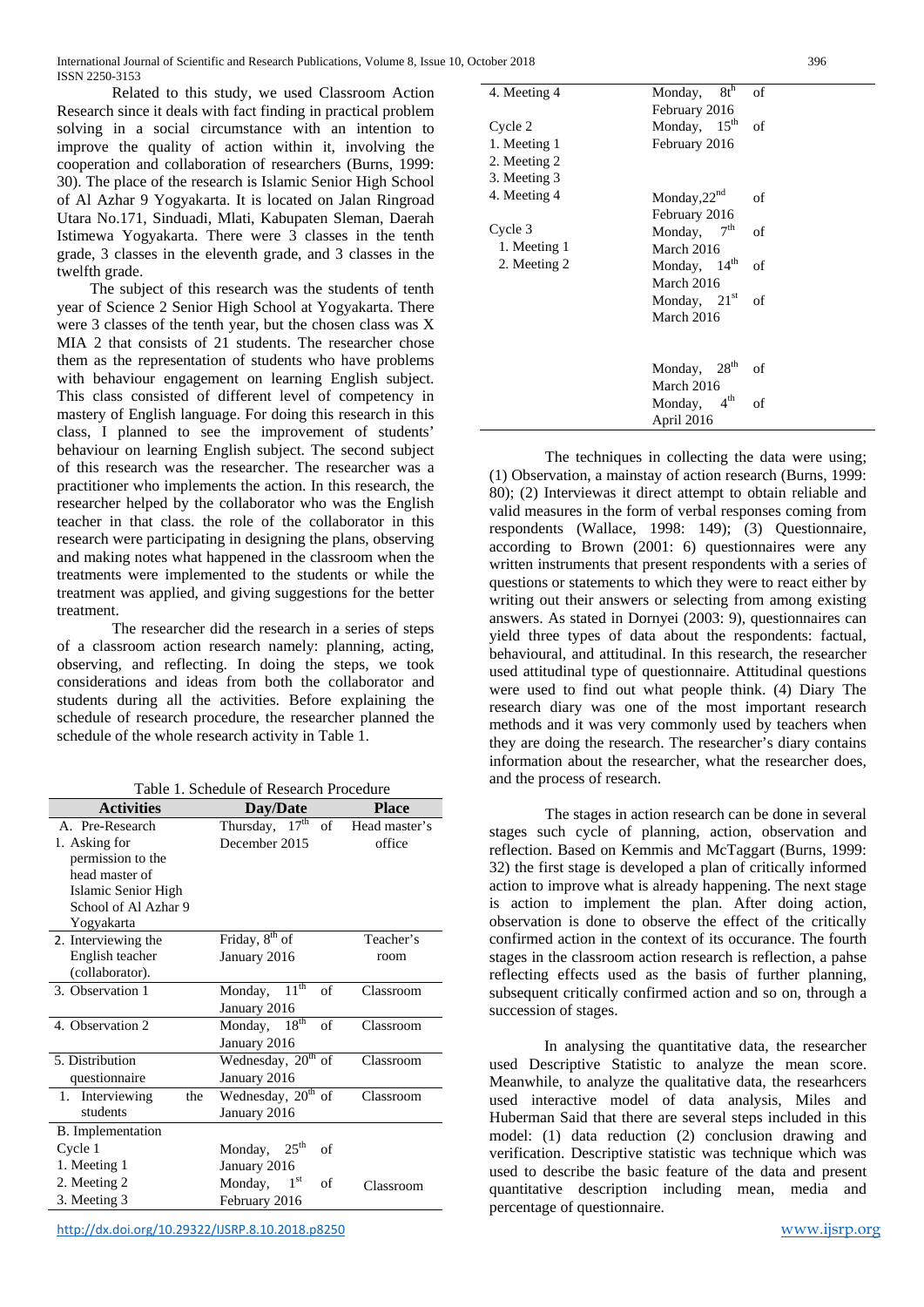# **RESULTS AND DISCUSSION**

#### Table 2. Situation before the Research

| Problem       | <b>Situation before the Research</b>                                                | %      |
|---------------|-------------------------------------------------------------------------------------|--------|
| indicators    |                                                                                     |        |
| Productivity/ | 1. They were lack of confident to come                                              | 56.70% |
| On-task       | forward and express their ideas.                                                    |        |
|               | 2. The students did not want to do the                                              |        |
|               | task from the teacher. They did not                                                 |        |
|               | interest in doing it.                                                               |        |
| Level of      | 1. Students did not give full attention in                                          | 57.14% |
| Engagement    | teaching and learning process.                                                      |        |
|               | 2. Students asked to go home early.                                                 |        |
| Responding    | 1. Students became quiet when<br>the<br>teacher asked them, "Is there               | 54.46% |
|               | any<br>difficulty?"<br>"Is<br><b>or</b><br>there<br>any                             |        |
|               | question?" or "is that clear?"                                                      |        |
|               | only focus on joking,<br>2. Students                                                |        |
|               | chatting with friends and some of                                                   |        |
|               | them even sleeping. So, when the                                                    |        |
|               | teacher asks them about the material                                                |        |
|               | being explained "is that clear?" they                                               |        |
|               | are just ignorant.                                                                  |        |
| Listening     | 1. Students were lack of concentration                                              | 58.04% |
| Skills        | to the teacher's explanation.                                                       |        |
|               | 2. Students just keep quiet and say "I                                              |        |
|               | don't know miss" when the teacher                                                   |        |
|               | asked them about the material which                                                 |        |
|               | was explained.                                                                      |        |
| Behaviour     | 1. Students chatted with classmate when                                             | 55.06% |
|               | teacher explained the lesson.                                                       |        |
|               | 2. Students disturbed their friends while                                           |        |
|               | learning activities.                                                                |        |
|               | 3. Students were indicated sleepy while                                             |        |
|               | learning process.                                                                   |        |
| Other         | <b>Students:</b>                                                                    |        |
| Findings      | Students needed to have readiness and a good<br>1.                                  |        |
|               | preparation toward subject materials that                                           |        |
|               | would be given by the teacher in order to have                                      |        |
|               | background knowledge so there would be                                              |        |
|               | active interactions among them.                                                     |        |
|               | Students needed a team to share their ideas,<br>2.                                  |        |
|               | build their confidence and improve their<br>understanding toward learning material. |        |
|               | Students rarely practiced related to<br>3.                                          | the    |
|               | teaching material given by teacher. Actually,                                       |        |
|               | they needed to practice what have been taught                                       |        |
|               | in order to enrich their understanding.                                             |        |

#### **Teacher:**

- 1. The teaching method using attractive activities is needed. Students felt did not focus on the materials, kept chatting with their friends and some of them felt bored because they were just sitting and listening to the teachers' explanation and finally did the task on LKS they had.
- 2. The teacher had to make a solution that was she had to manage interesting teaching activities which could make the students felt comfort and engaged in the teaching activities. She had to make attractive and interesting atmosphere in teaching English subject.

Analyzing the data, we found several findings. The finding showed that using STAD in the process of teaching

and learning made the students' behaviour engagement improve. It can be seen from the percentage of quantitative data, the result of questionnaire percentage was increased as displayed at Table 3 and figure 1:

#### Table 3. the Percentage of Quantitative Data

| N <sub>0</sub> | <b>Indicators</b> | <b>Before</b> | Cycle         | Cycle         | Cycle |
|----------------|-------------------|---------------|---------------|---------------|-------|
|                |                   | The           | 1             | 2             | 3     |
|                |                   | action        |               |               |       |
| 1              | Productivit       | 56.70         | 60.42         | 65.33         | 69.35 |
|                | V/                | $\frac{0}{0}$ | $\frac{0}{0}$ | $\frac{0}{0}$ | $\%$  |
|                | On- task          |               |               |               |       |
| 2              | Level of          | 57.14         | 59.08         | 65.03         | 70.54 |
|                | Engagemen         | $\frac{0}{0}$ | $\frac{0}{0}$ | $\frac{0}{0}$ | $\%$  |
|                |                   |               |               |               |       |
| 3              | Respondin         | 54.46         | 58.33         | 65.03         | 67.41 |
|                | g                 | $\frac{0}{0}$ | $\frac{0}{0}$ | $\frac{0}{0}$ | $\%$  |
| 4              | Listening         | 58.04         | 58.48         | 65.48         | 67.86 |
|                | <b>Skills</b>     | $\frac{0}{0}$ | $\frac{0}{0}$ | $\frac{0}{0}$ | $\%$  |
| 5              | Behaviour         | 55.06         | 59.38         | 64.43         | 70.09 |
|                |                   | $\%$          | $\%$          | $\%$          | $\%$  |
|                | TOTAL             | 56.28         | 59.14         | 65.06         | 69.05 |
|                |                   | $\%$          | $\%$          | $\%$          | $\%$  |

Figure 1. Percentage of Qualitative Data on Questionnaire



The total percentage of questionnaire before the action was 56.28%, meanwhile in the cycle 1 was 59.14%, in the cycle 2 was 65.06%, and in the cycle 3 was 69.05%. The improvement of the students' behaviour engagement can be showed in table 4.4:

Table 4. the improvement of the students' behaviour

|           | engagement |             |
|-----------|------------|-------------|
| Activity  | Percentage | Improvement |
| Pretest   | 56.28%     |             |
| Cycle I   | 59.14%     | 2.86        |
| Cycle II  | 65.06%     | 5.92        |
| Cycle III | 69.05%     | 3.99        |
|           |            |             |

Based on the table 4.3, it can be concluded that from pre research to cycle 1 there is improvement for about 2.86; from cycle 1 to cycle 2 there is improvement for about 5.92; from cycle 2 to cycle 3 there is improvement for about 3.99. Therefore, it was indicated that the students had significant improvement at the end of the research. Their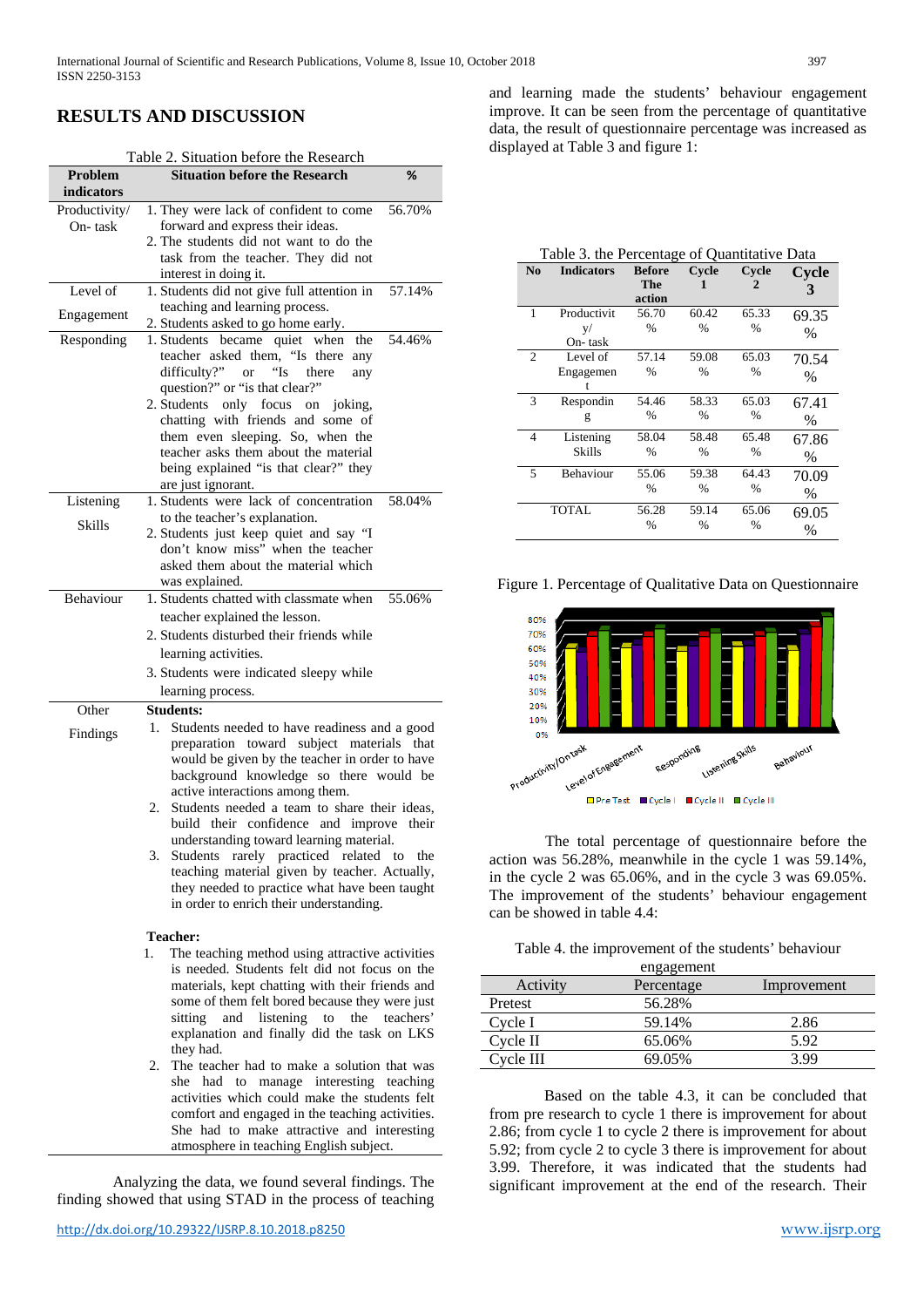percentage of questionnaire increased from cycle 1 to cycle 3.

Analyzing the data, we found some occurance of obstacles in implementing STAD to improve students' behaviour engagement which include: (1) Difficulties in avoiding conflict among individual which effects to students' behaviour engagement in doing any activity during the implementation , (2) Some students are resistant from doing any group work activity and let others do it. (3) difficulties in ensuring students to consider more on individual pre class preparation. Such condition will potentially limits the students on both individual learning and team development.

Michaelsen and Sweet (2008:13-25) teacher should ensure that students have Pre class Preparation, Lack of preparation will promote limits on both individual learning and team development. As a result, for the sake of effectiveness, learning by groups clearly needs students who are held liable for class preparation. The finding is affirmed by the work of Johnson, Johnson and Smith (1991) that, learning in small groups helps peers to work together in maximizing their own learning as well as the others—their teammates.

However, despite all the constraints. The results of this research were satisfying in term of improvement of students' behaviour engagement. Slavin (1994) in Nikou et.al (2014) said that Cooperative learning (in this context is STAD) is an important teaching technique as it promotes interpersonal interaction and co-operation among the students as well as eliminate negative trend of individual competition. On many occasions, students can explain problem-solving tactics to another student better than a teacher can, although teacher often cannot see this perspective. In accordance with, cooperative learning is considered as a mean being important to improve student time on task, quality, and social interaction skills. Humes (2015, pp7) stated "when students work in cooperative groups, they engage in more task-related interactions than peers who are working either in whole class settings or in untrained cooperative groups".

Compared to individual learning, cooperative learning (one of which is STAD) have been proven able to lead learners to higher levels of thinking of sharing ideas and looking for solutions as, by which, they can see learning in a broader point of view (Humes, 2015, pp.8)—apprehend learning process openly so they will get broader perspective of ideas through interaction, group work, and discussion. The basic principle motivated this strategy is that learners cooperatively learn and be held liable regarding their teammates and their achievements. It is considered as a good model since it can also raise students' motivation in learning through sharing and exchanging. Kittur (2016) stated that the STAD, as a teaching technique in cooperative learning, has motivated and encouraged the students to learn better.

Furthermore, the result of this study shows that STAD also helps students to actively and enjoyably follow all learning activities on language learning. Specifically, STAD helps students to have positive productivity/on task, level of engagement, responding, listening skills, and behaviour as well as maximize the learners autonomy.

# **CONCLUSION**

Based on the research findings and discussion elucidated before, on the topic of STAD to improve the students' behaviour engagement, some conclusions can be drawn.

- 1. The implementation of STAD in an English Language Classroom is proven able to promotes students' behavioral engagement in the extent that it provides them with the opportunity to work in peer-collaboration to discuss and do the task mandated by their teachers as well as individual task to improve their own learning.
- 2. In implementing STAD, specifically for the subjects of this study, some constraints were found such as the difficulties in avoiding conflict among individual during the work group due to the difference characters, resistance from several students to work in groups, and the difficulties to ensure the students to consider more on the preclass preparation.

Accordingly, based on the research result and conclusion, we would like to propose some suggestions for English teachers, the students, school principals and other researchers.

The English teachers should use innovative and more effective student-centered strategy. Such strategy should promote meaning learning of difficult English concepts. The teachers could develop or adapt appropriate package for use with the students. A common problem with many students in the senior high school is their laziness towards learning especially in doing assignment. This study revealed that one effective measure teachers could use to nip this attitude of students in the bud is to adapt the use of concept tests at the beginning of every lesson. With the score been part of the continuous assessment. This could make them prepare adequately before coming to class. Another experience for English teacher is the student lack of attention and passive participation during teaching and learning.

The study also revealed that one major remedy for such student's behavior is the use of a posttest after every lesson. Students are being mindful of the fact that there would be a test after the lesson become motivated to put down salient points and actively carried out instructions given by the teachers. During lessons, they are prompted to seek help from peers and teacher when in difficulty, and encouraged to ask and response to questions during lessons. Therefore, it is highly recommended that teachers use posttest after every lessons to promote attentiveness and active participation of students during lessons.

### **REFERENCE**

- Barkley, E. F., Cross, K. P., & Major, C. H. (2014). *Collaborative Learning Techniques: A Handbook for College Faculty.* Hoboken, New Jersey, United States of America: John Wiley & Sons.
- Bennett, S., Maton, K., & Kervin, L. (2008). The 'digital natives' debate: A critical review of the evidence.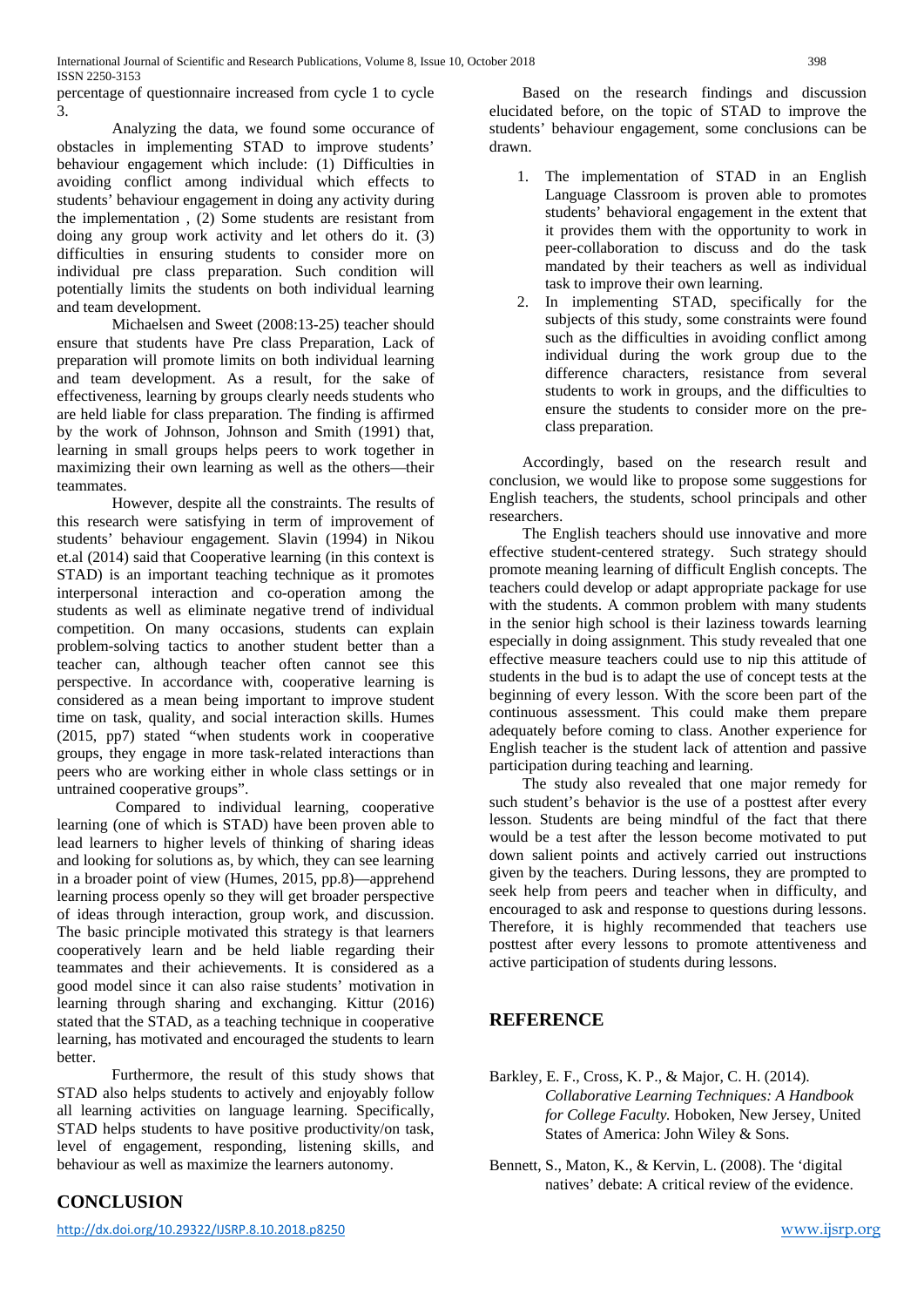International Journal of Scientific and Research Publications, Volume 8, Issue 10, October 2018 399 ISSN 2250-3153

*British Journal of Educational Technology,, 39*(5), 775-786.

Brown, D. H. (2001). *Principle of Language Learning and Teaching.* New Jersey: Prantice Hall Inc.

Burns, A. (1999). *Collaborative Action Research for English Language Teacher.* Cambridge: Cambridge University Press.

Chen, P., Gonyea, R., & Kuh, G. (2008). Learning at a distance: Engaged or not Innovative. *Journal of Online Education, IV*(3), 8.

Dornyei, Z. (2003). *Questionnaires in Second Language Research.* London: Erlbaum Associates Publishers.

Dunleavy, J., & Milton, P. (2009). *What did you do in school today? Exploring the concept of Student Engagement and its implications for Teaching and Learning in Canada.* Toronto: Canadian EDucation Association.

Finn, J. D., & Voelkl, K. E. (1993). School characteristics related to school engagement. *Journal of Negro Education*, 249-268.

Fredricks, J. A., & Blumenfeld, P. C. (2004). School engagement potential of the concept state of the evidence. *Review of Educational Research, 74*, 59- 119. doi:10.3102/00346543074001059

Freisen, S. (2008). *Effective teaching practices – A framework.* Toronto: Canadian Education Association.

Harper, S. R., & Quaye, S. J. (2009). *Students Engagement in Higher Education.* London: Routledge.

Humes, D. (2015). *Effects of Online Collaborative Learning on Student Engagement and Academic Success.* River Falls, Wisconsin, United States of America.

Johnson, D. W., Johnson, R. T., & Smith, K. A. (1991). *Active Learning Cooperation in the College Classroom.* Edina, Minnesota: Interactin Book Company.

Kittur, J. (2016). Implementation of Student – Team – Achievement –Divisions activity and Flipped classroom to enhance student learning. *Journal of Engineering Education Transformation*, 1-5.

Klem, A. M., & Conell, J. P. (2004). Relationship matter linking teacher support to student engagement and achievement. *Journal of School Health, 74*, 262- 273.

Leah, T., & Parons, J. (2011). Improving Students Engagement. *Current Issues in Education, 14*(1), 1-33.

Mark, H. M. (2000). Student engagement in instructional activity: patterns in the elemntary, middle, and high school years. *American Educational Research Journal, 37*(1), 153-184.

- Michaelsen, L. K., & Sweet, M. (2008, December 21). *The Essential Elements of Team-Based Learning.* doi:10.1002/tl.330
- Miles, M. B., & Huberman, A. M. (1984). *Qualitative Data Analysis: A Source Book of New Methods.* California: SAGE Publication Inc.

Nikou, F. R., Bonyadi, A., & Khatereh, E. (2014). The Effect of Student Team-Achievement Division (STAD) on Language Achievement of Iranian EFL Students across Gender. *European Online Journal of Natural and Social Sciences, 3*(4), 936-949. Retrieved from www.european-science.com

- Pascarella, E. T., & Terenzini, P. T. (1991). *How College Affect Students: Finding and Insight from Twenty Years of Research.* San Fransisco: Jossey-Bass.
- Sansivero, G. (2016, May 18). *Challanges & Advantages of Collaborative Learning Developing Workforce Readiness in Students*. Retrieved January 17, 2018, from Southeast Education Network: http://www.seenmagazine.us
- Schlechty, P. (2004). *Working on the work.* San Fransisco: Jossey-Bass.
- Skinner, E. A., & Belmont, M. J. (1993). Motivation in The Classroom: Reciprocal Efects of Teacher Behaviour and Studnets Engagement Across The School Year. *Journal of Educational Psychology, 85*(4), 571-581.

Skinner, E. A., Kinderman, T. A., & Furrer, C. J. (2009). A Motivational Perspective on Engagement and Disaffection. *Educational and psychological Measurement, 69*(3), 493-525.

- Slavin, R. E. (2009). *Cooperative Learning Theory, Research, and Practice.* Massachusetts: Needham Heights.
- Stenberg, L. D., Brown, B. B., & Dornbush, S. M. (1996). *Beyond the CLassroom: Why School Reform has Failed and WHat Parents Need to Do.* New York: Simon and Schuster.
- Wallace. (1998). *Traiing Foreign Language Teacher.* Cambridge: Cambridge Uiniversity Press.
- Yazzie, M. E. (2015, September 1). Voices of Students on Engagement: A report on the 2006 High chool Survey of Students Engage,ent. Bloomington, Indianapolis, United States of America.
- Yu, C. P., & Kuo, F. Y. (2011). Investigating the Development of Work-Oriented Groups in an elearning Environment. *Educational Technology and Society, 15*(3), 164-176.